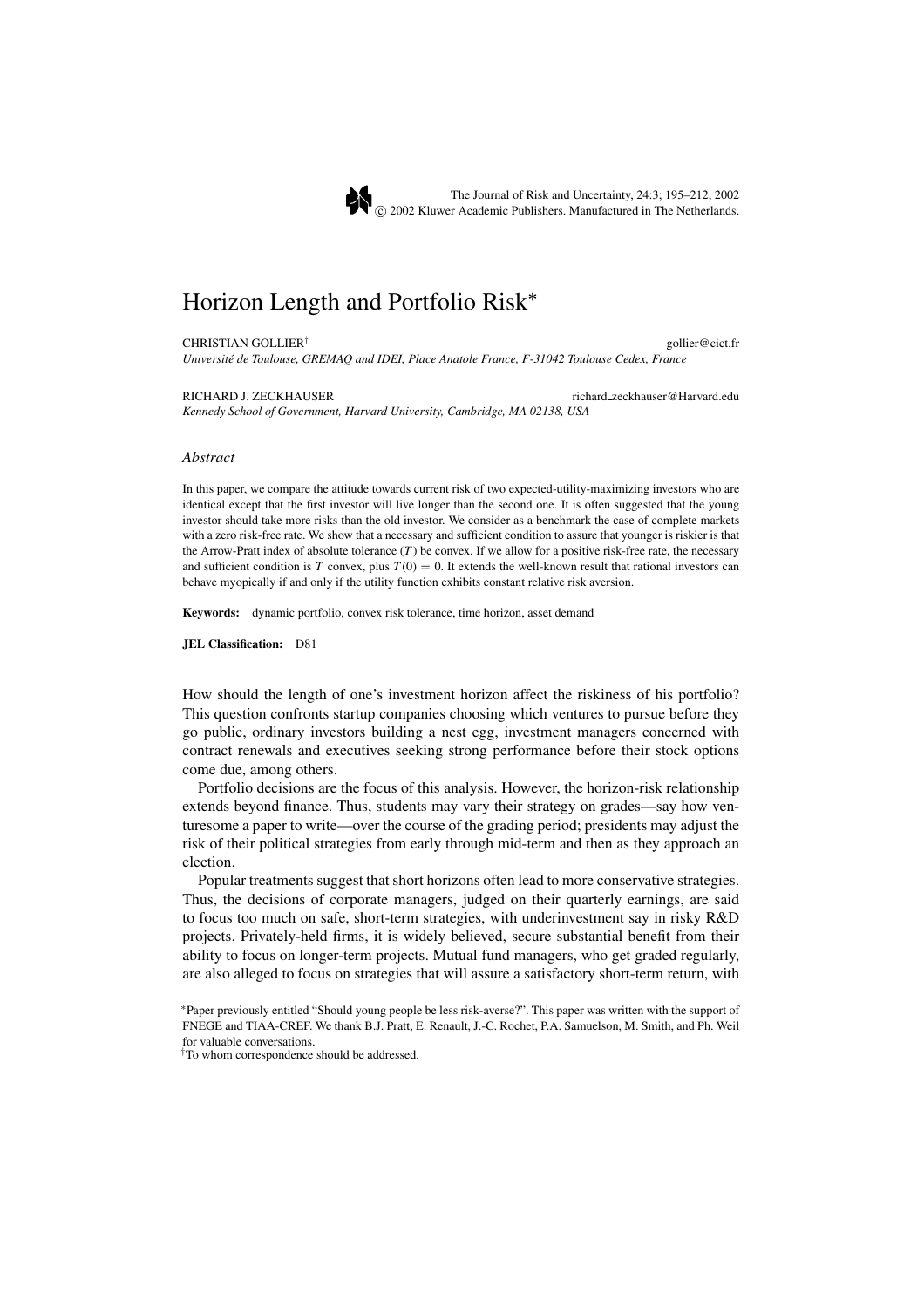long-term expectations sacrified.<sup>1</sup> However, as we will see, at the individual level, there is no strong empirical evidence that younger people take more portfolio risks.

Economists and decision theorists, speculators and bettors, have long been fascinated by the problem of repeated investment. Long ago Bernoulli provided the first motivation of utility theory when he confronted the St. Petersburg Paradox, whose components can be reformulated as payoffs from an infinite series of actuarially fair, double-till-you-lose bets. Successful speculators must manage their money effectively even when making a series of bets that are actuarially favorable. They must determine how much to allocate to each gamble given its odds, future prospects, and the time horizon.2

In recent years, this class of problems has been pursued in two different literatures, one in utility theory the other in dynamic investment strategies. A recurring theme in both is that the opportunity to make further investments affects how one should invest today. These two literatures have not merged, in part because a key question has gone unresolved. How should the length of the investment horizon affect the riskiness of one's investments? Some special cases have yielded results, notably logaritmic and power utility functions. And with any particular utility function and set of investment opportunities actual calculations, perhaps using a simulation, could answer that question within a dynamic programming framework. But the central theoretical question of the link between the structure of the utility function and the horizon-riskiness relationship remained unresolved. This paper attempts to resolve that question.

In the formal literature, the horizon-riskiness issue has received the greatest attention addressing portfolios appropriate to age. Samuelson (1989a) and several others have asked: "As you grow older and your investment horizon shortens, should you cut down your exposure to lucrative but risky equities?" Conventional wisdom answers affirmatively, stating that long-horizon investors can tolerate more risk because they have more time to recoup transient losses. This dictum has not received the imprimatur of science, however. As Samuelson (1963, 1989a) in particular points out, this "time-diversification" argument relies on a fallacious interpretation of the Law of Large Numbers: repeating an investment pattern over many periods does not cause risk to wash out in the long run.

Moreover, early models of dynamic risk-taking, such as those developed by Samuelson (1969) and Merton (1969) find no relationship between age and risk-taking. This is hardly surprising, since the models, like most in continuous time finance, employ utility functions exhibiting harmonic absolute risk aversion (HARA). This choice is hardly innocuous: If the risk-free rate is zero, myopic investment strategies are rational iff the utility function is HARA (Mossin, 1968). Given positive risk-free rates, empirically the normal case, only constant relative risk aversion (CRRA) utility functions allow for myopia. A myopic investor bases each period's decision on that period's initial wealth and investment opportunities, and maximizes the expected utility of wealth at the end of the period. The value function on wealth exhibits the same risk aversion as the utility function on consumption; the future is disregarded.

Judging by empirical evidence, constant relative risk aversion does not seem to be a reasonable assumption. Given CRRA, the optimal share of wealth invested in various assets would be independent of wealth level. However, as Kessler and Wolff (1991) show, the portfolios of households with low wealth contain a disproportionately large share of risk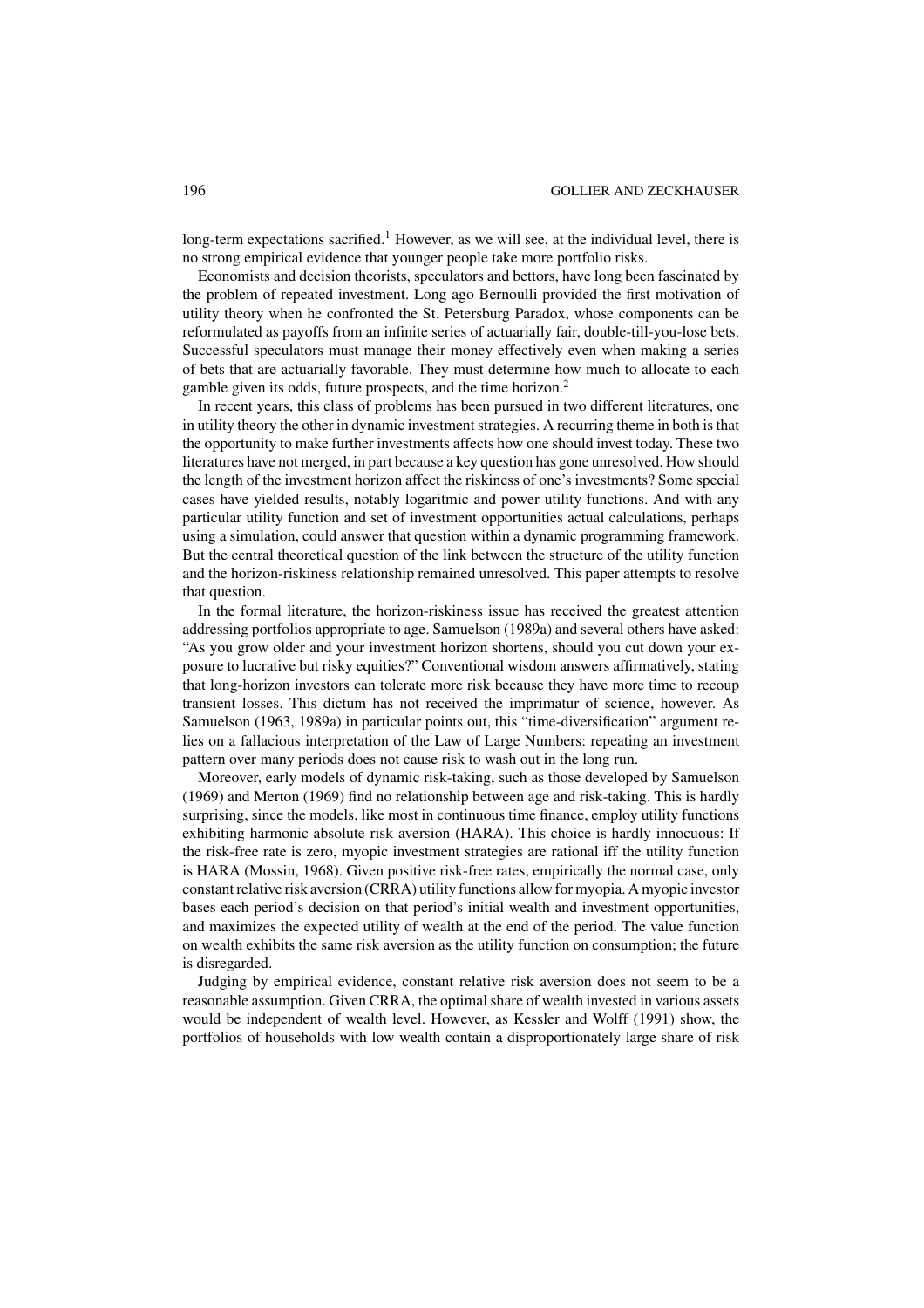free assets. Measuring by wealth, over 80% of the lowest quintile's portfolio was in liquid assets, whereas the highest quintile held less than 15% in such assets.<sup>3</sup>

Guiso, Jappelli, and Terlizzese (1996) test the relation between age and risk-taking in a cross-section of Italian households. Their empirical results show that young people, contrary to the suggested strategy, actually hold the smallest proportion of risky assets in their portfolios. The share of risky assets increases by 20% to reach its maximum at age 61 (Guiso et al., 1996, p. 165).

Bodie, Merton, and Samuelson (1992) evaluate the advantage of young people, with more periods to live and work, who can adjust their labor supply in response to uncertain investment returns. This ability, they find, induces younger individuals with a CRRA utility function to take on greater investment risk than older ones. King and Leape (1987) find young people hold less diversified portfolios than old; they identify the accretion of financial information over the lifetime as a possible explanation.

This paper considers properties of utility functions. It examines their implications for the horizon-risk relationship, where investors seek to maximize the expected utility of terminal wealth. Our holy grail is the set of necessary and sufficient conditions on  $u$  that guarantee an unambiguous effect of age on portfolio risk. To forewarn the reader of our results, if the risk-free rate is zero and if markets are complete, younger people will take less portfolio risk if and only if the Arrow-Pratt measure of absolute risk tolerance  $T(z) = -u'(z)/u''(z)$ is concave (this measure is the inverse of the measure of absolute risk aversion). Concave absolute risk tolerance is a condition involving the second, third and fourth derivatives of the utility function.

This work is also linked to the literature on compound risks. Samuelson (1963), looking at how many replications of an actuarially favorable gamble to take, opened the utility literature in this area, which considers more generally the effects of taking one gamble on the willingness to take other independent gambles. The multiple-period portfolio problem, in essence, considers successive sets of independent gambles. In each period the investor can shift his portfolio, depending on past results and the new time horizon.

A number of recent articles examine portfolio choice given independent risks. Pratt and Zeckhauser (1987) investigate the interaction between independent risks in a static model. They introduce the concept of proper risk aversion. Said crudely, risk aversion is proper if adding an undesirable risk to wealth has a negative impact on the attitude towards other risks. This concept is not directly useful to our problem, since future risks that will be undertaken are inherently desirable (otherwise they would not be undertaken). Moreover, Pratt and Zeckhauser do not consider problems with dynamic structures. The new concepts of standard risk aversion (Kimball, 1993) and risk vulnerability (Gollier and Pratt, 1996) both directly address portfolio composition with independent risks. These approaches all relate to required conditions on the third and fourth derivatives of the utility function.

Though our analysis focuses primarily on investment risks, it touches briefly on other background risks, such as labor income. Some of these risks are likely to prove more significant for a young than an old individual. For example, if both work, wages when old are more distant for the young individual, hence likely to be less certain. If work is only conducted when young, then only a young person faces undesirable background risk for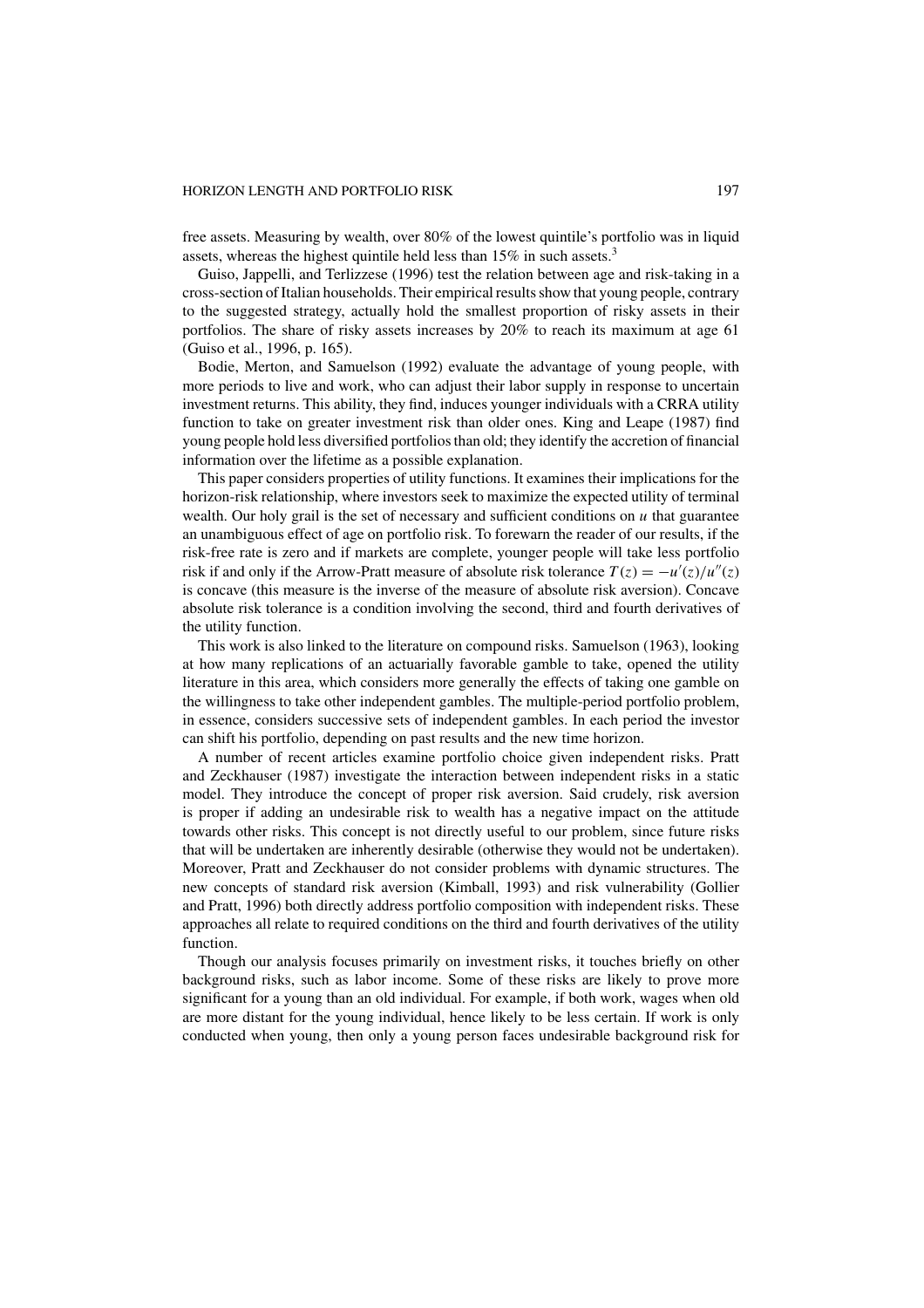#### 198 GOLLIER AND ZECKHAUSER

wages. If utility is vulnerable to risk (Gollier and Pratt, 1996), the risk on human capital increases aversion to other independent risks. This will inhibit risk taking while young.

In real world circumstances, there may be significant transaction costs—e.g. taxes, brokerage costs, bid-ask spreads—associated with realloacting one's portfolio. Such costs reduce flexibility, and could significantly alter the desirable compositions of short- versus long-run portfolios. Gollier, Lindsey, and Zeckhauser (1997) identify sufficient conditions to assure flexibility promotes risk taking (relative risk aversion constant and less than 1 works). To draw a firm distinction between investigations of flexibility and horizon length, that paper only consider two-periods models, and this paper assumes perfect flexibility.

Our analysis considers a two-period model. The paper is organized as follows: In Section 2, we address a world with complete markets at every period, with a zero risk-free rate, consumption only at the end of one's second period and a smooth utility function. This model serves as a benchmark for the remainder of the paper. The proof of the necessity and sufficiency of convex risk tolerance is straightforward in that case. An incomplete market framework with two assets is considered in Section 3. Section 4 introduces a positive riskfree rate, whereas the possibility of intermediate consumption is considered in Section 5. Section 6 is devoted to the discussion of various extensions. Section 7 concludes.

#### **1. A benchmark: complete markets**

Investors choose their portfolio to maximize the expected utility of their terminal wealth. Young investors invest and live for two periods, old investors merely for one. Each investor is endowed with total discounted wealth  $w$  at the beginning of period 1, and has utility function  $u$ , which is assumed to be twice differentiable, increasing and concave. The risk free rate is zero. At the end of any period  $t$ ,  $t = 1, 2$ , the realization of random variable  $\tilde{s}_t$  is revealed. We assume that  $\tilde{s}_1$  and  $\tilde{s}_2$  are independent, but not necessarily identically distributed.  $F_t$  denotes the cumulative distribution function of  $\tilde{s}_t$ .

At the beginning of every period *t*, each surviving investor takes a decision  $\theta_t \in \Theta$ , that yields a payoff  $\phi(\tilde{s}_t, \theta_t)$  at the end of the period. The problem of the old investor in period  $t = 1$  is written as follows:

$$
\max_{\theta \in \Theta_1} Eu(w + \phi(\tilde{s}_1, \theta)),\tag{1}
$$

where  $E$  is the expectation operator. By backward induction, the problem of the young investor in period  $t = 1$  is

$$
\max_{\theta \in \Theta_1} Ev(w + \phi(\tilde{s}_1, \theta)),\tag{2}
$$

where the value function  $v$  is defined as

$$
v(z) = \max_{\theta \in \Theta_2} Eu(z + \phi(\tilde{s}_2, \theta)).
$$
\n(3)

Variable *z* hereafter denotes the wealth available at the beginning of the second period, i.e.,  $z = w + \phi(s_1, \theta_1)$ . The young investor is less risk-averse than the old one if v is less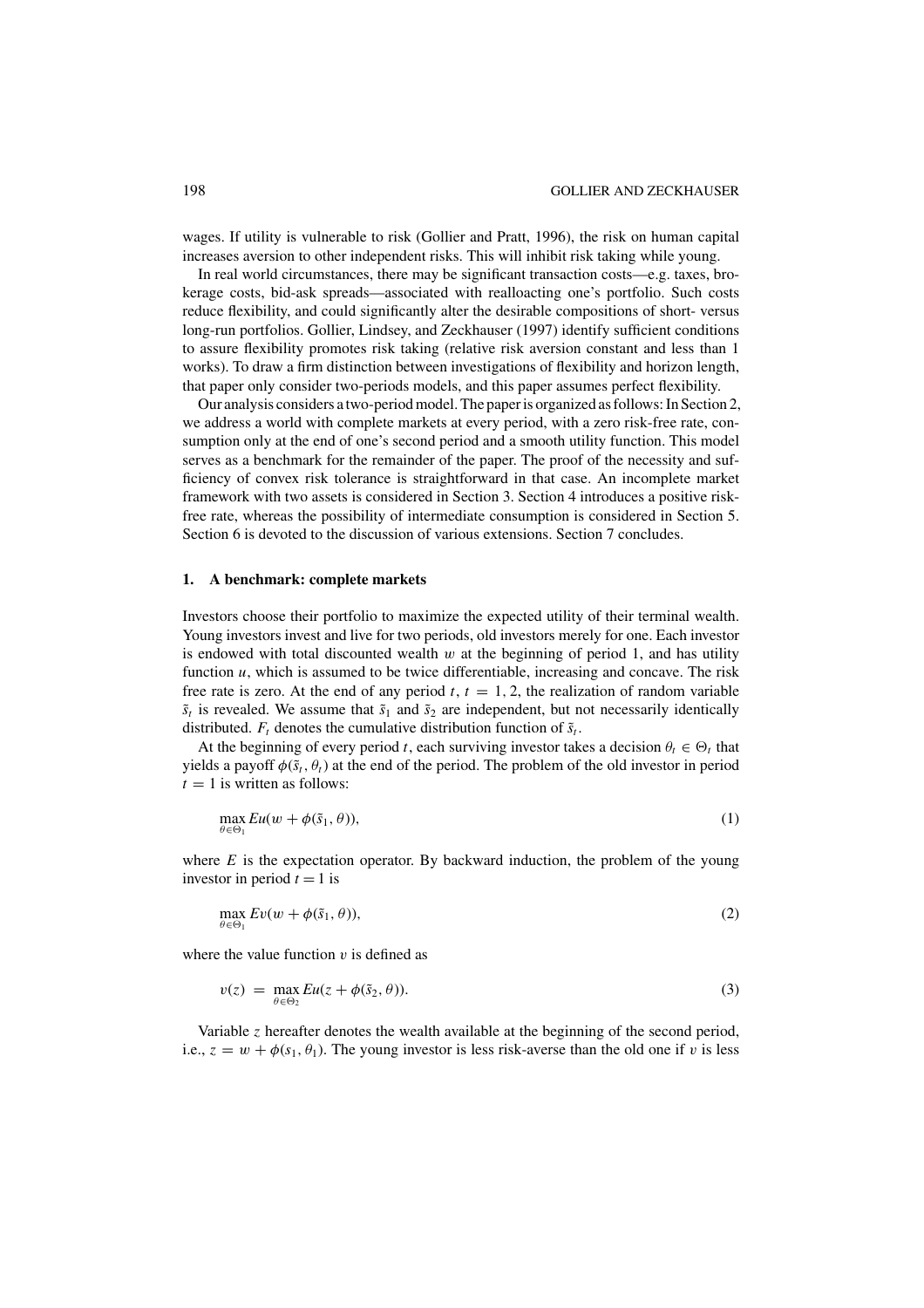concave than  $u$  in the sense of Arrow-Pratt. The concept of less risk aversion is useful for many comparative statics problems. For example, Pratt (1964) showed that agent A will always accept more lotteries than agent B if and only if he is less risk-averse than B. Determining whether  $v$  is less concave than  $u$  only requires considering the second period problem. Since the comparative statics of a decrease in risk aversion (in period 1) are wellknown, we focus the analysis on the second period problem here and in the remainder of the paper. This allows us to remove unnecessary time indices.

In this section, we assume a complete set of contingent claims markets. Investors must choose the optimal bundle  $\theta = c(\tilde{s})$  of contingent claims to purchase. The exogenous (probability-adjusted) contingent price of a unit claim for state *s* is  $\pi(s) > 0$ . Since the risk free rate is zero, the price schedule must have an expectation equaling unity:  $E\pi(\tilde{s}) = 1$ . Let  $c(s)$  be the demand for the contingent claim associated with event s. Problem (3) can now be rewritten as

$$
v(z) = \max \quad Eu(c(\tilde{s})) \tag{4}
$$

$$
\text{s.t.} \quad E\pi(\tilde{s})c(\tilde{s}) = z. \tag{5}
$$

Namely, the problem of the individual endowed in period 2 with wealth *z* is to maximize the expected utility of his final consumption under budget constraint (5). The standard first-order condition for (4) is

$$
u'(c(s)) = \lambda \pi(s) \tag{6}
$$

for any *s*. Parameter  $\lambda$  is the Lagrange multiplier associated with the budget constraint. It is a function of *z*. Let  $T(c) = -u'(c)/u''(c)$  and  $T_v(z) = -v'(z)/v''(z)$  denote the index of absolute risk tolerance for function  $u$  and function  $v$ , respectively. The following lemma is instrumental for our result.

#### **Lemma 1.**  $T_v(z) = E \pi(\tilde{s}) T(c(\tilde{s}))$ , where function  $c(s)$  is the solution of program (4).

**Proof:** As is well-known, we have that

$$
v'(z)=\lambda.
$$

Fully differentiating the above equality, inverting and multiplying by  $-v'(z)$  yields

$$
T_v(z) = -\frac{v'(z)}{v''(z)} = -\frac{\lambda}{\frac{d\lambda}{dz}}.\tag{7}
$$

The value of the right-hand side of (7) is obtained by fully differentiating condition (6). It yields  $u''(c(s))\frac{dc(s)}{dz} = \pi(s)\frac{d\lambda}{dz}$ . Replacing  $\pi(s)$  by  $u'(c(s))/\lambda$  yields in turn

$$
\frac{dc(s)}{dz} = -T(c(s))\frac{1}{\lambda}\frac{d\lambda}{dz}.
$$
\n(8)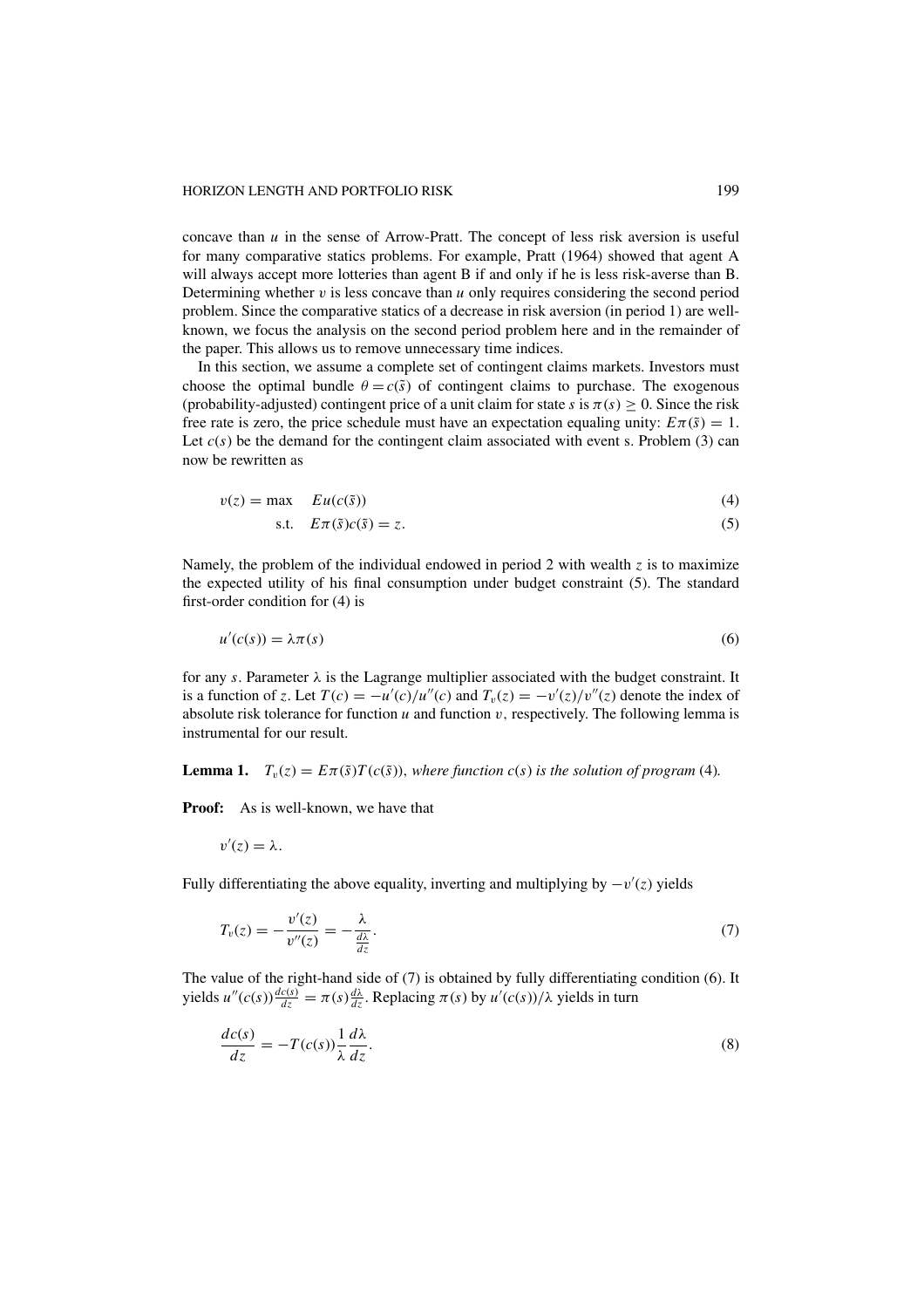$\Box$ 

Now, by the budget constraint (5), we obtain

$$
1 = E\pi(\tilde{s})\frac{dc(\tilde{s}))}{dz} = -\frac{1}{\lambda}\frac{d\lambda}{dz}E\pi(\tilde{s})T(c(\tilde{s})).
$$

Combining the above condition with condition (7) concludes the proof.

The absolute risk tolerance of an individual is a martingale with respect to risk-adjusted probabilities  $dG(s) = \pi(s) dF(s)$ . Cox and Leland (1982) and He and Huang (1994) obtain the same property in a continuous-time framework. *G* is a well-defined distribution function with  $dG \ge 0$  and  $\int dG(s) = \int \pi(s) dF(s) = 1$ . The assumption that the risk-free rate is zero is central in this interpretation of  $T_v$ . If  $\hat{E}$  denotes the expectation operator with respect to distribution  $G$  of  $\tilde{s}$ , we get

$$
T_v(z) = \hat{E} T(c(\tilde{s})),
$$

whereas the budget constraint is rewritten as  $\hat{E}c(\tilde{s}) = z$ . By Jensen's inequality,  $T_v(z)$  is larger than  $T(z) = T(\hat{E}c(\tilde{s}))$  if and only if *T* is convex. This proves the following result.

**Proposition 1.** *Consider the two-period investment problem with a complete set of markets at every period and a zero risk-free rate. Young investors are more* (*resp. less*) *risk-averse than old investors if the absolute risk tolerance of final wealth is concave* (*resp. convex*)*. If absolute risk tolerance is not concave*, *one can find a distribution of state prices such that young investors are not more risk-averse than old investors.*

This means that for investors with concave absolute risk tolerance, the longer the horizon the less risky the portfolio of contingent claims that is purchased. The converse property also holds: young investors are less risk-averse than old ones, independent of the state price distribution if and only if absolute risk tolerance is convex.

In the remainder of this paper, we will examine the robustness of this result with respect to different potential extensions such as introducing incompletness in the market structure, allowing for a positive risk free rate, or allowing for an intermediary consumption.

#### **2. The standard portfolio problem**

Most investment contexts do not offer complete contingent claims markets. With the "standard portfolio problem", there are two assets available in each period. The first offers a zero sure return. The return  $\tilde{s}$  on the second asset is random; first-period decisions and outcomes are independent of second-period returns.

With such an investment program, the existence of the second-period investment opportunity exerts two effects on first-period risk taking, which we label the flexibility and background risk effects. In general, the investor will adjust optimal risk exposure in the second period to the outcome in the first. With decreasing absolute risk aversion, for example, the better the first-period outcome the more of the risky asset is purchased in the second period. The opportunity to adjust one's portfolio is an advantage; this flexibility effect always reduces aversion to current risks.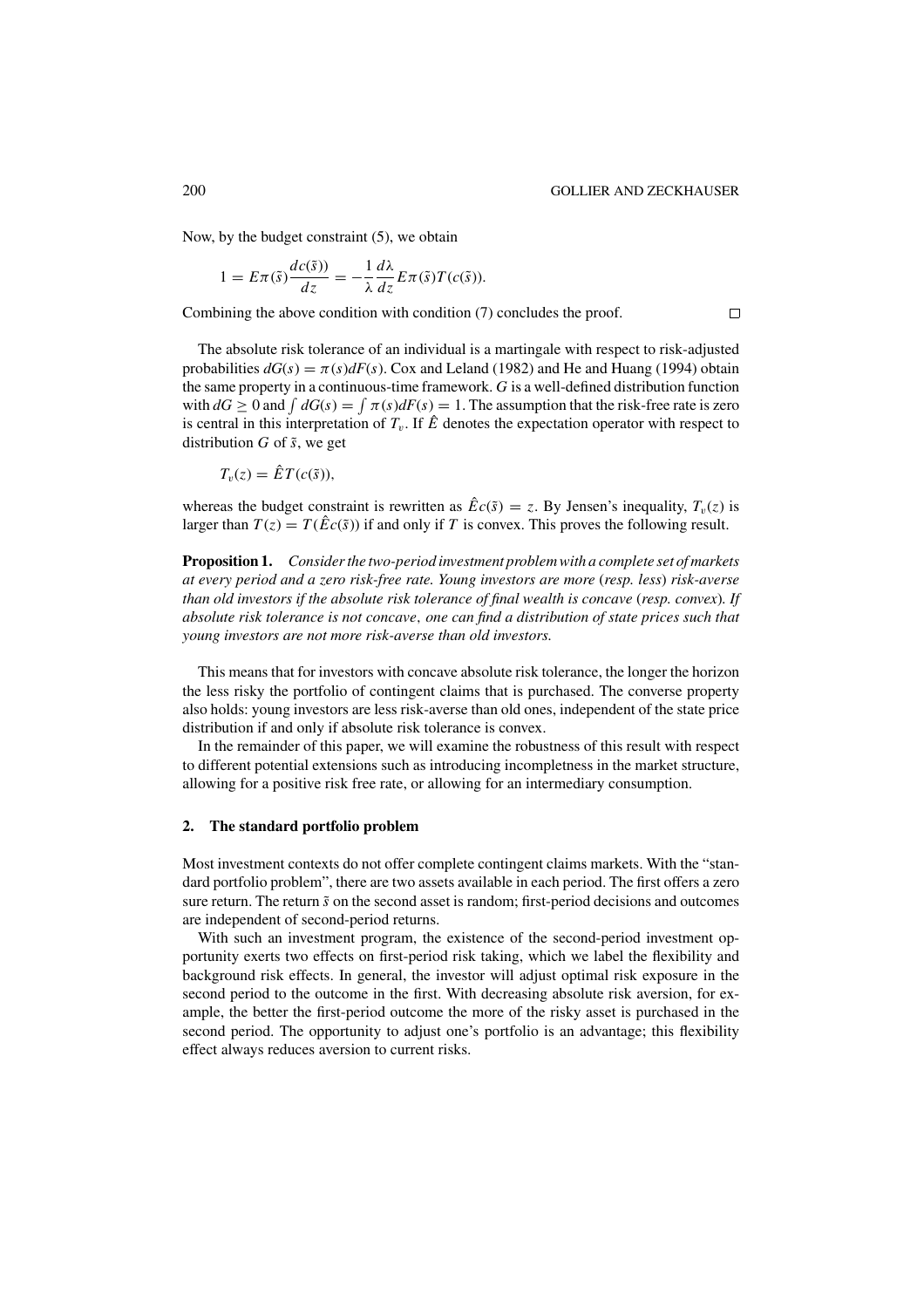#### HORIZON LENGTH AND PORTFOLIO RISK 201

Beyond this, the presence of a second-period risk can be analyzed as a "background risk" with respect to the first-period choice problem. With a zero risk-free rate available, the opportunity to make a second-period investment is weakly advantageous, and is only neutral with a CARA utility function or when none of the risky asset is ever purchased, i.e., when  $E\tilde{s} = 0$ . There is a lively literature on the effect of a background risk on attitudes towards another risk, but it does not address the case of favorable risks.<sup>4</sup> The critical question is when can the flexibility effect be assured to overcome (be weaker than) a potential negative background risk effect.

#### *2.1. The model*

Let  $\theta = \alpha$  denote the demand for the risky asset. It depends upon the level *z* of wealth available at the beginning of the second period. The investor selects  $\alpha(z)$  to solve program (9).

$$
v(z) = \max_{a} Eu((z - a) + a(1 + \tilde{s})) = \max_{a} Eu(z + a\tilde{s}).
$$
 (9)

The problem is to establish the relationship between the degree of concavity of  $u$  and the degree of concavity of v. If  $\tilde{s}$  is a two-state random variable, markets are complete, and we know from Proposition 1 that the concavity (resp. convexity) of *T* is necessary and sufficient for a positive (resp. negative) effect of age on risk-taking. We examine the robustness of these results to the introduction of additional states. The first-order condition on  $\alpha(z)$  is written as

$$
E\tilde{s}u'(z+\alpha(z)\tilde{s})=0.\tag{10}
$$

Fully differentiating this condition yields

$$
\frac{d\alpha}{dz} = -\frac{E\tilde{s}u''(z+\alpha\tilde{s})}{E\tilde{s}^2u''(z+\alpha\tilde{s})}.
$$
\n(11)

As is well-known,  $\alpha(z)$  is increasing, constant or decreasing depending upon whether absolute risk aversion is decreasing, constant or increasing. The envelope theorem yields

$$
v'(z) = Eu'(z + \alpha \tilde{s}).
$$
\n(12)

Fully differentiating again this equality yields

$$
v''(z) = Eu''(z + \alpha \tilde{s}) + \frac{d\alpha}{dz} E \tilde{s} u''(z + \alpha \tilde{s}).
$$
\n(13)

Combining conditions (11), (12) and (13) allows us to write

$$
-\frac{v''(z)}{v'(z)} = -\frac{Eu''(z+\alpha\tilde{s})}{Eu'(z+\alpha\tilde{s})} + \frac{d\alpha}{dz} \frac{-E\tilde{s}u''(z+\alpha\tilde{s})}{Eu'(z+\alpha\tilde{s})}.
$$
  

$$
= -\frac{Eu''(z+\alpha\tilde{s})}{Eu'(z+\alpha\tilde{s})} + \frac{[E\tilde{s}u''(z+\alpha\tilde{s})]^2}{E\tilde{s}^2u''(z+\alpha\tilde{s})Eu'(z+\alpha\tilde{s})}.
$$
(14)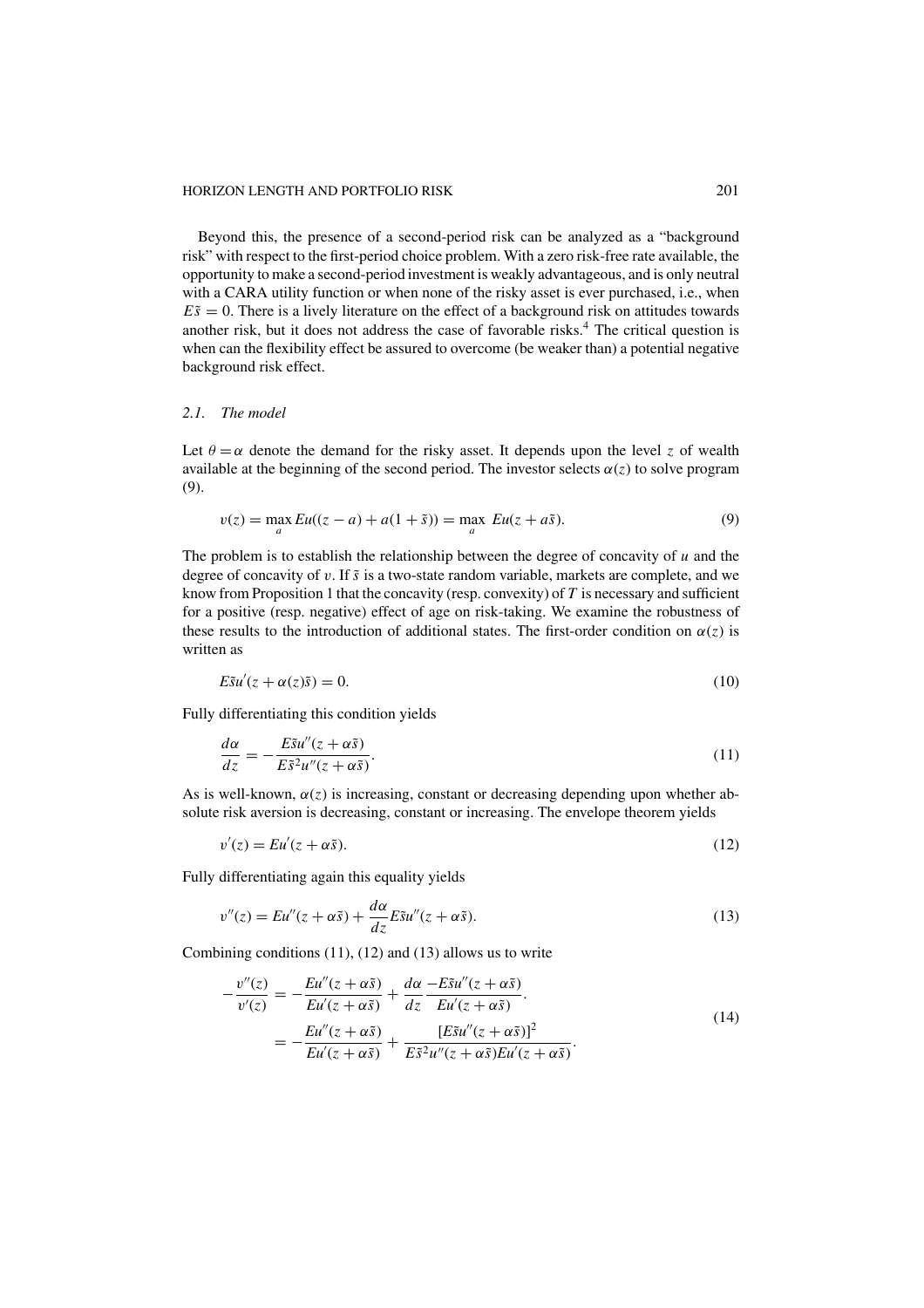Notice that by the Cauchy-Schwarz inequality,  $[E\tilde{s}u''(z+\alpha \tilde{s})]^2$  is smaller than  $E\tilde{s}^2u''(z+\alpha \tilde{s})$  $\alpha \tilde{\mathfrak{s}}$ *)Eu'*( $z + \alpha \tilde{\mathfrak{s}}$ ). Combining this property with Eq. (14) implies that  $-v''/v'$  is positive: a longer time horizon length never transforms risk-averse investors into risk-lovers.

Our aim in this paper is to compare  $-v''(z)/v'(z)$  to  $-u''(z)/u'(z)$ . Our two effects emerge from condition (14). The flexibility effect is expressed by the second term in the right-hand side of  $(14)$ , which is negative.<sup>5</sup> The background risk effect corresponds to the first term in the right-hand side of (14). Future risk  $\tilde{y} \equiv \alpha \tilde{s}$  can be interpreted as a background risk with respect to the independent current risk. If  $\alpha$  would be fixed and independent of the realization of the first-period risk (i.e.,  $d\alpha/dz = 0$ ), the degree of risk aversion in period 1 *would equal*  $-Eu''(z+ \tilde{y})/Eu'(z+ \tilde{y})$ *. This can be either larger or smaller than*  $-u''(z)/u'(z)$ *.* 

## *2.2. A sufficient condition for a longer time horizon to reduce risk taking*

We now show that the concavity of absolute risk tolerance is sufficient to guarantee that younger people should purchase less of the risky asset in the standard portfolio problem. Consider a particular wealth level *z*. Without loss of generality, let us normalize the demand of the risky asset with wealth *z* to be unity ( $\alpha(z) = 1$ ). Let *F* denote the cumulative distribution function of  $\tilde{s}$ . Let us also define  $\tilde{x}$  as the random variable with cumulative distribution function *G*, with

$$
dG(x) = \frac{u''(z+x) dF(x)}{\int u''(z+s) dF(s)}.
$$

We verify that *dG* is positive under risk aversion, and that  $\int dG(x) = 1$ . Using this change of variable and conditions (10) and (14),  $-v''(z)/v'(z)$  is larger than  $-u''(z)/u'(z)$  if

$$
E\tilde{x}T(z+\tilde{x})=0 \Longrightarrow \frac{1}{T(z)} \leq \frac{1}{ET(z+\tilde{x})} - \frac{(E\tilde{x})^2}{E\tilde{x}^2ET(z+\tilde{x})},
$$

or, equivalently,

$$
E\tilde{x}T(z+\tilde{x}) = 0 \Longrightarrow T(z)\left[1 - \frac{(E\tilde{x})^2}{E\tilde{x}^2}\right] \ge ET(z+\tilde{x}).\tag{15}
$$

It is noteworthy that this way of presenting the problem directly yields the result due to Mossin (1968) that myopia is optimal if absolute risk tolerance is linear in wealth. Suppose in accordance that  $T(w) = a + bw$ . Let  $\mu_k$  denote the *k*-th moment of  $\tilde{x} : \mu_k = E \tilde{x}^k$ . It is easy to check that condition (15) holds with an equality, implying Mossin's result:

$$
a\mu_1 + b(z\mu_1 + \mu_2) = 0 \Longrightarrow (a + bz) \left[ 1 - \frac{\mu_1^2}{\mu_2} \right] = a + b(z + \mu_1).
$$

Condition (15) is a necessary and sufficient condition for younger people to purchase less of the risky asset, independent of the initial wealth and of the distribution of the risky asset (with a positive expected excess return). We know that this condition is satisfied when  $\tilde{x}$  has a two-point support if and only if absolute risk tolerance is concave.<sup>6</sup> In the next lemma, we show that it is enough to look at this condition for  $\tilde{x}$  with a three-point support to get it for any random variable.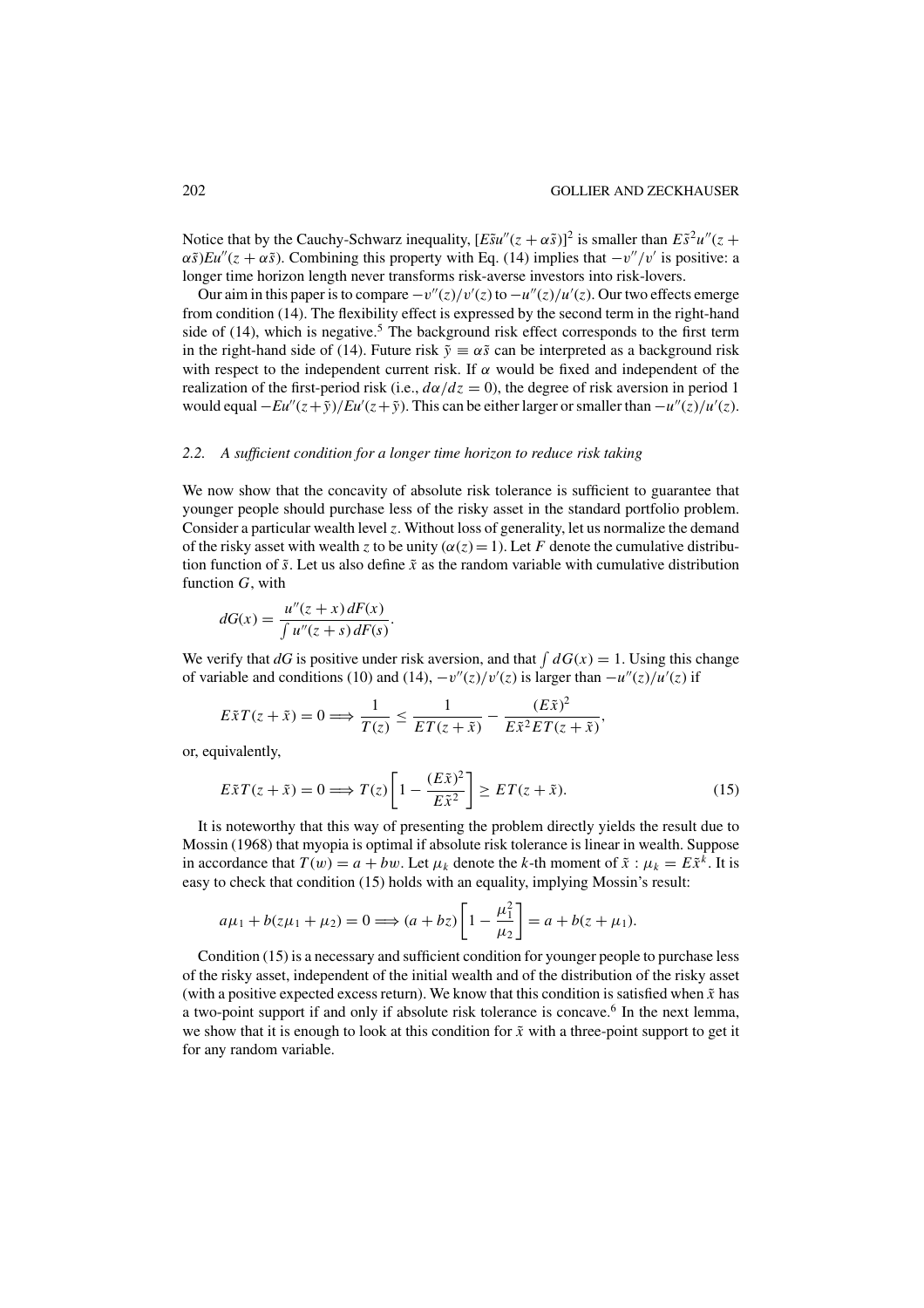**Proof:** We look for the characteristics of the  $\tilde{x}$  which are the most likely to violate condition (15). To do so, we solve the following problem for any scalar  $\upsilon$ :

$$
\min_{dG \ge 0} \quad T(z)(1 - \nu \int x dG(x)) - \int T(z + x) dG(x)
$$
\nsubject to\n
$$
\int xT(z + x) dG(x) = 0;
$$
\n
$$
\int x(1 - \nu x) dG(x) = 0;
$$
\n
$$
\int dG(x) = 1.
$$
\n(16)

If the solution of this problem is positive for any  $v$ , condition (15) would be proven. Observe that the above problem is a standard linear programming problem. Therefore the solution contains no more than three x that are such that  $dG(x) > 0$ , since they are three equality constraints in the program. Thus, condition (15) would hold for any  $\tilde{x}$  if it holds for any  $\tilde{x}$ with three atoms. This concludes the proof of Lemma 2.2. Notice that Pratt and Zeckhauser (1987) and Kimball (1993) use the same kind of technique.  $\Box$ 

Going from two-point supports to three-point supports raises an interesting difficulty. Take any three-point  $\tilde{x}$  that satisfies the first-order condition  $E\tilde{x}T(z + \tilde{x}) = 0$ . It is easy to check that we can find a pair of two-point random variables  $(\tilde{y}_1, \tilde{y}_2)$  and a probability  $\lambda \in [0, 1]$  such that  $\tilde{y}_i$  satisfies the first-order condition  $E \tilde{y}_i T(z + \tilde{y}_i) = 0$ ,  $i = 1, 2$ , and  $\tilde{x}$ is the compound lottery  $(\lambda, \tilde{y}_1; 1 - \lambda, \tilde{y}_2)$ . Suppose that absolute risk tolerance be concave. By Proposition 1, it implies that

$$
T(z)\left[1-\frac{(E\tilde{y}_i)^2}{E\tilde{y}_i^2}\right] \ge ET(z+\tilde{y}_i),\tag{17}
$$

for  $i = 1, 2$ . Observe that

$$
\lambda ET(z + \tilde{y}_1) + (1 - \lambda)T(z + \tilde{y}_2) = ET(z + \tilde{x}).
$$
\n(18)

The expectation operator is linear in probabilities. Thus, the weighted sum of the right-hand side of inequalities (17) for  $i = 1$  and  $i = 2$  equals the right-hand side of inequality (15). We would be done if the same operation could be applied with the left-hand sides, i.e., if the left-hand sides would also be the expected value of a function of the random variable. This is not the case, and that explains why we cannot extend the result from two-point supports to three-point supports and, therefore, to all random variables. It happens that  $(E\tilde{x})^2 / E\tilde{x}^2$ is a convex function of the vector of probabilities of  $\tilde{x}$ . It implies that<sup>7</sup>

$$
\lambda \frac{(E\tilde{y}_1)^2}{E\tilde{y}_1^2} + (1 - \lambda) \frac{(E\tilde{y}_2)^2}{E\tilde{y}_2^2} \ge \frac{(E(\lambda\tilde{y}_1 + (1 - \lambda)\tilde{y}_2))^2}{E(\lambda\tilde{y}_1^2 + (1 - \lambda)\tilde{y}_2^2)} = \frac{(E\tilde{x})^2}{E\tilde{x}^2}.
$$
\n(19)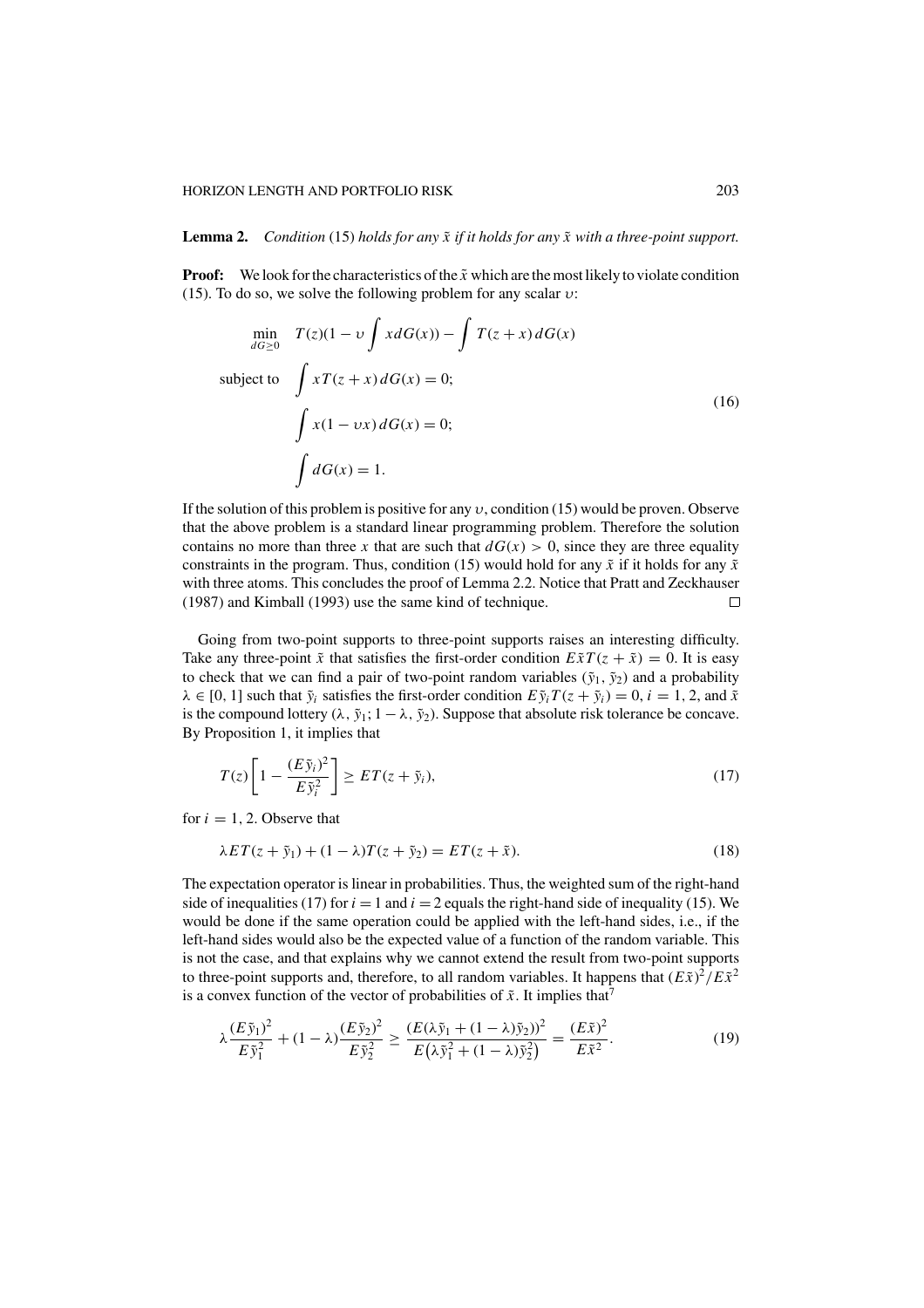From conditions (17) and (19), we conclude that the concavity of absolute risk tolerance implies that

$$
T(z)\left[1-\frac{(E\tilde{x})^2}{E\tilde{x}^2}\right] \ge T(z)\left[1-\left\{\lambda\frac{(E\tilde{y}_1)^2}{E\tilde{y}_1^2} + (1-\lambda)\frac{(E\tilde{y}_2)^2}{E\tilde{y}_2^2}\right\}\right] \ge ET(z+\tilde{x})\tag{20}
$$

for all three-point  $\tilde{x}$  that is distributed as  $(\tilde{y}_1, \lambda; \tilde{y}_2, 1-\lambda)$ , with  $E \tilde{y}_i T(z + \tilde{y}_i) = 0$ . Thus, we conclude that condition (15) is satisfied, i.e., that younger people take less risk if absolute risk tolerance is concave.

**Proposition 2.** *Consider the two-period investment problem with a zero yield risk-free asset and another risky asset. Young investors are more risk-averse than old investors if the absolute risk tolerance of final wealth is concave.*

But the reverse is not true here. When markets are incomplete, the convexity of *T* is not sufficient for younger people to be less risk-averse. This is due to the convexity of  $\frac{(E\bar{x})^2}{E\bar{x}^2}$  in the vector of probabilities. This is confirmed by the following counterexample. Take  $T(w)$  =  $w^{-2}$ , which is convex, and  $z = 1$ . Let  $\tilde{x}$  be distributed as (-0.5, 0.10659; 1, 0.83266; 10, 0.06075).<sup>8</sup> It is easily verified that  $E\tilde{x}T(z + \tilde{x}) = 0$ , but

$$
T(z)\left[1 - \frac{(E\tilde{x})^2}{E\tilde{x}^2}\right] = 0.723 > 0.635 = ET(z + \tilde{x}).
$$

Condition (15) is satisfied for this three-point distribution, although absolute risk tolerance is convex, not concave.

To sum up, the concavity of absolute risk tolerance is sufficient for younger people to purchase less of the risky asset. The age of the investor does not influence the optimal portfolio composition when absolute risk tolerance is linear. But the convexity of absolute risk tolerance does not imply that younger people purchase more of the risky asset.

#### *2.3. A sufficient condition for time horizon to increase risk taking*

Proposition 2 is not helpful in confirming the often suggested advice to take a less risky position when the time horizon shortens. It just confirms that the convexity of absolute risk tolerance is necessary for this guideline rule to be optimal. The objective of this section is to provide some sufficient conditions for this guideline. A sufficient condition that we already mentioned is that the distribution of returns has a two-point-support, together with  $T'' > 0$ . This is not very helpful either because few real world risks are binary. Exceptions are some forms of unemployment risks because of the presence of large fixed costs in hiring and layoff procedures, together with some insurable risks.

Another sufficient condition may be obtained by using the same kind of technique as in the previous section. Absolute risk aversion is denoted  $A(z) = 1/T(z)$ . Let  $\tilde{y}$  have a cumulative distribution function *H* that is defined by

$$
dH(y) = \frac{u'(z+y) dF(y)}{\int u'(z+s) dF(s)}.
$$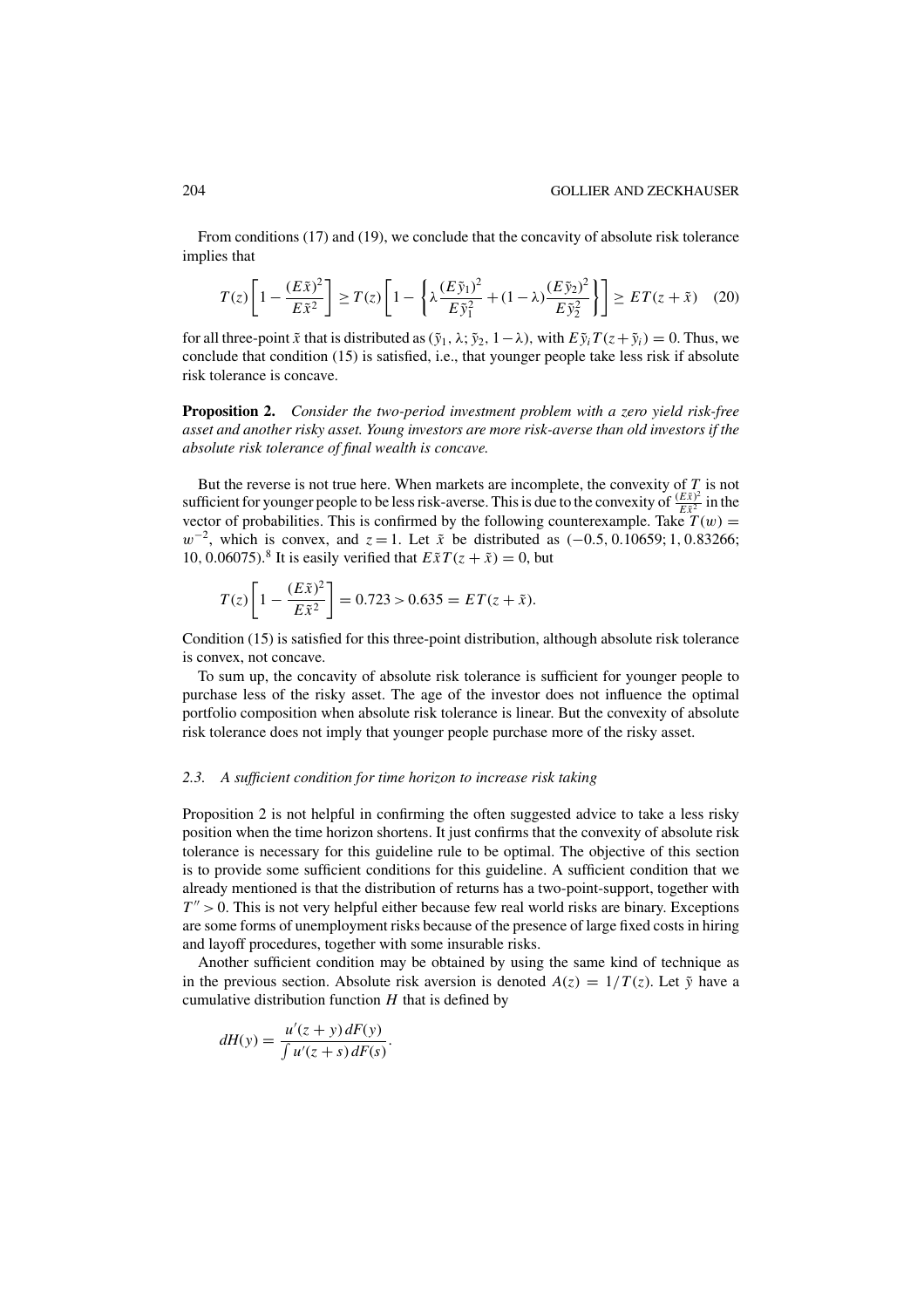We verify again that *dH* is positive, and that  $\int dH(x) = 1$ . Using this change of variable together with conditions (10) and (14),  $-u''(z)/u'(z)$  is larger than  $-v''(z)/v'(z)$  if

$$
E\tilde{y} = 0 \Longrightarrow A(z) \ge EA(z + \tilde{y}) - \frac{(E\tilde{y}A(z + \tilde{y}))^2}{E\tilde{y}^2A(z + \tilde{y})}
$$
(21)

Suppose that absolute risk *aversion* is concave. Then,  $EA(z + \tilde{v})$  is smaller than  $A(z)$  by Jensen's inequality. It directly implies condition (21).

**Proposition 3.** *Consider the two-period investment problem with a zero yield risk-free asset and another risky asset. Young investors are less risk-averse than old investors if one of the following two conditions is satisfied*:

- *the future risk is binary and the absolute risk tolerance of final wealth is convex*; *or*
- *absolute risk aversion is concave.*

The above propositions provide qualitative results. We would like to know the quantitative magnitude of the duration or age effect on risk taking, and could determine that if we knew the first four derivatives of the utility function. For now, consider an illustration for the case of  $u(z) = z + \ln z$  which yields a convex risk tolerance, with  $\tilde{s} = (-1, 2; 1/2, 1/2)$ . After some tedious computations, we get  $T(5) = 30.0$ , whereas  $T_v(5) = 64.1$ : the young investor is more than twice as risk-tolerant as the old investor. This implies that if the expected excess return of the risky asset is small, the young will invest twice as much in it as will the old. This is an example of a utility function for which the time horizon effect is large.

#### *2.4. Is T concave or convex?*

To apply the results above we must know whether absolute risk tolerance is concave or convex with respect to wealth. First principles do not tell us, and there is no empirical evidence on this particular question. However, we can look at some of the theoretical and empirical implications of the sign of *T*<sup>*n*</sup> on risk choices, savings and portfolio decisions. If *T* is convex:

- 1. The demand for risky assets is convex with wealth, at least when the variance of returns is small with respect to the expected excess return. In fact, we observe that investment in stocks as a function of wealth is highly convex. But this can be due to many other factors, such as fixed costs to participate in stock markets, or common factors, such as sophistication or risk-taking propensities, that increase income and stock investments.
- 2. The marginal propensity to consume (MPC) out of wealth is decreasing, at least under certainty. The MPC does decrease with wealth.
- 3. The equity premium is an increasing function of wealth inequality (see Gollier, 2001a). Thus, the convexity of *T* could contribute to explain the equity premium puzzle.

If *T* is concave:

1. Risk aversion is proper (see Pratt and Zeckhauser, 1987), standard (see Kimball, 1993) and risk vulnerable (see Gollier and Pratt, 1996). This is proven by Hennessy and Lapan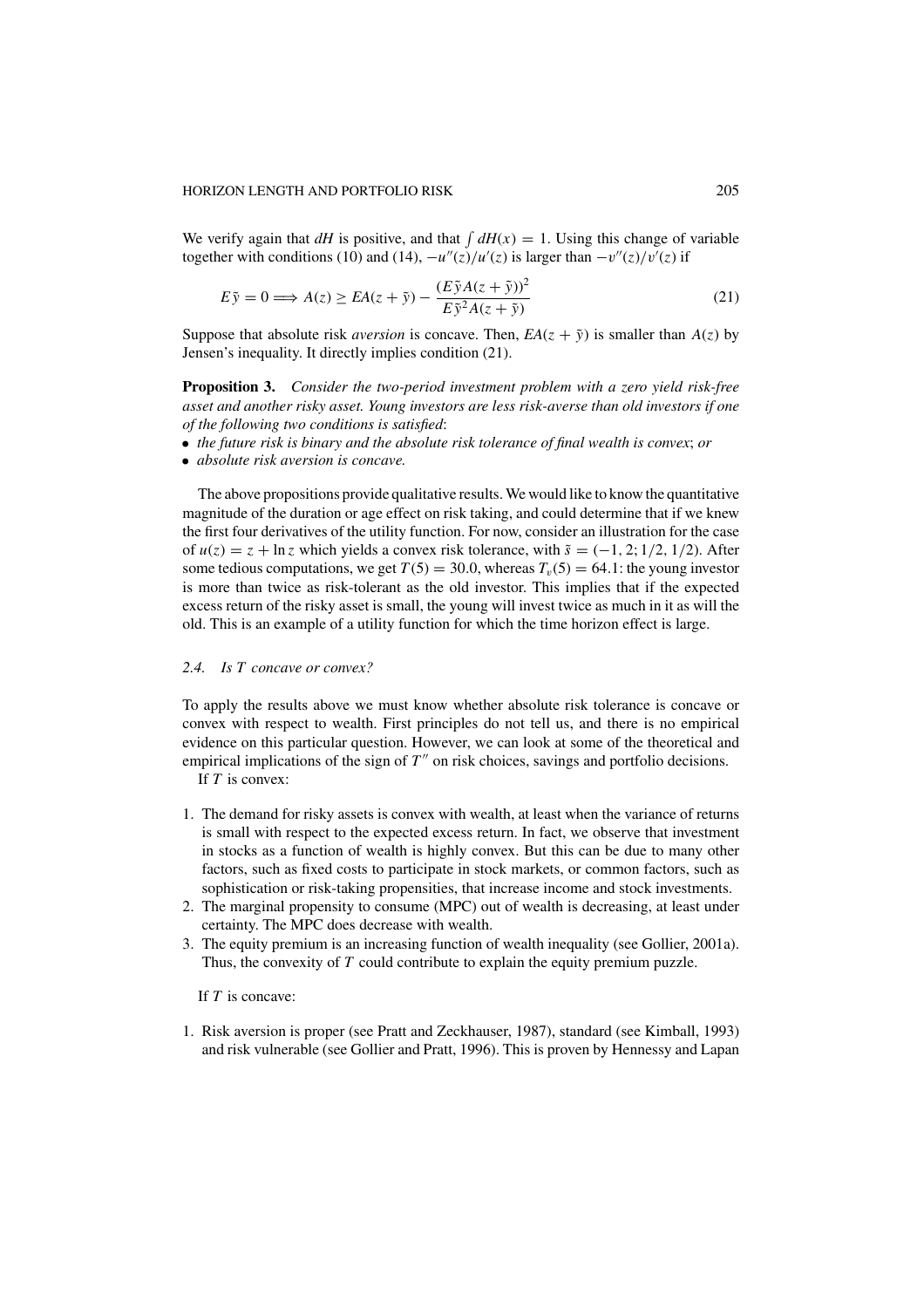(1998). These properties have intuitively appealing implications; for example, the presence of a zero-mean background risk raises the aversion to other independent risks.

2. The certainty equivalent value of a lottery is a concave function of the payoff vector (see Hennessy and Lapan, 1998).This result provides a simple way to test the concavity of *T* using experimental data.

In sum, there are arguments suggesting that *T* is convex, and equally appealing arguments indicating that it is concave. In sum, broad implications flow from the shape of *T* , but only direct and detailed empirical study will tell us what shape to expect.

#### **3. Positive risk-free rate**

A zero risk-free rate was invoked in Sections 2 and 3 to eliminate a wealth effect that would introduce noise with respect to our main message. Over the period 1926–1987, the arithmetic mean annual return of inflation-adjusted U.S. Treasury Bills was 0.5% (geometric mean is  $0.4\%$ ), whereas it was  $1.9\%$  (geometric mean is  $1.7\%$ ) for inflation-adjusted intermediateterm U.S. Government Bonds.<sup>9</sup> Although these rates are well below those economists usually discuss, they still suggest that a positive risk-free rate should be considered. Let  $R \geq 1$  denote one plus the risk-free rate. In the complete market framework discussed in Section 2, the problem was written as

$$
v_R(z) = \max \quad Eu(c(\tilde{s})) \tag{22}
$$

$$
\text{s.t.} \quad E\pi_R(\tilde{s})c(\tilde{s}) = z. \tag{23}
$$

Function  $v_R$  is the value function of the young investor under a positive risk-free rate  $R = E \pi_R(\tilde{s})$ . Define  $\pi(s) = \pi_R(s)/R$ . By definition,  $E \pi(\tilde{s}) = 1$ . Multiplying budget constraint (23) by *R* makes it equivalent to

$$
E\pi(\tilde{s})c(\tilde{s})=Rz.
$$

It is thus seen that

$$
v_R(z) = v(Rz),\tag{24}
$$

where v is the value function under  $R = 1$  that has been examined in Section 2. The same equivalence holds in the standard portfolio problem. From condition (24), one can state that a positive interest rate changes the attitude towards current risks (that makes *z* risky) in two ways. First, as mentioned above, there is a wealth effect expressed by the fact that  $ER\tilde{z} > E\tilde{z}$ . Second, there is a magnification effect. The risk borne today will be magnified by investing the part of the payoff from the current risk in the risk-free asset during the next period.

Differentiating condition (24) twice yields

$$
T_{v_R}(z) = \frac{1}{R}T_v(Rz),\tag{25}
$$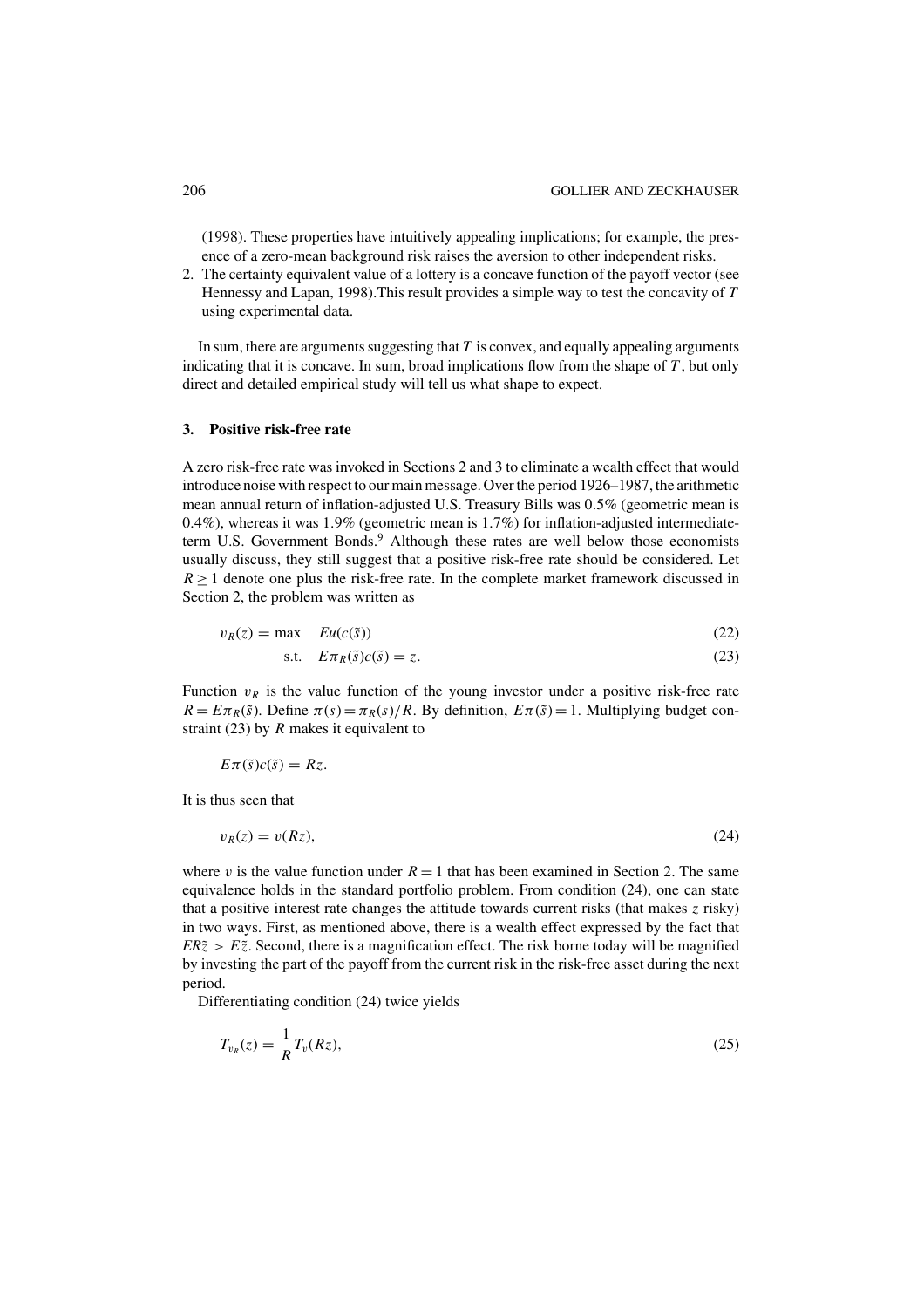where  $T_{v_R}$  is the absolute risk tolerance of the young investor. The two effects of a positive risk-free rate are apparent in Eq. (25). The wealth effect takes the form of absolute risk tolerance measured at  $Rz > z$ . The magnification effect is equivalent to absolute risk tolerance divided by factor *R*.

**Proposition 4.** *In the complete markets model*, *if the risk-free rate can take any nonnegative value*, *the young investor will always be less risk-averse than the old investor if and only if the absolute risk tolerance of the utility function u is convex and superhomogeneous.*<sup>10</sup>

**Proof:** The proof of sufficiency proceeds as follows: Proposition 1 and the convexity of *T* yield

$$
T_{v_R}(z) = \frac{1}{R}T_v(Rz) \ge \frac{1}{R}T(Rz).
$$

The superhomogeneity of *T* yields in turn

$$
T_{v_R}(z) \geq T(z).
$$

For the necessity of convex absolute tolerance, take  $R = 1$  and apply Proposition 1. For an outline of the proof of the necessity of superhomogeneity, suppose by contradiction that *T* is not superhomogeneous. Then, there exists *z* and  $R > 1$  such that  $T(z) > \frac{1}{R}T(Rz)$ . Consider a distribution of  $\tilde{s}$  with an arbitrary small expectation. Then,  $\alpha(Rz) \cong 0$  and  $\alpha'(Rz) \cong 0$ , so that  $T_v(Rz) \cong T(Rz)$ . Thus,  $T(z) > \frac{1}{R}T_v(Rz) = T_{v_R}(z)$ , a contradiction.

Superhomogeneity of *T* guarantees that a young investor who put his end-of-period-1 wealth in the risk-free asset is less risk-averse in period 1 than the old investor who simply consumes his end-of-period-1 wealth. If the young investor does not invest all his wealth in the risk-free asset in period 2, the convexity of *T* reinforces the magnification effect. Samuelson (1989b) showed that the same age-phased property holds in the case  $u(z) = (z - S)^{1 - \gamma}/(1 - \gamma)$ ,  $1 \neq \gamma > 0$ , or  $u(z) = \ln(z - S)$ , for any (minimumconsumption) constant *S* > 0. Since absolute risk tolerance is linear and superhomogeneous. In these cases, age-phasing occurs only due to the risk-free rate effect. A counterexample is obtained with the exponential utility function, which yields  $T_{v_R}(z) = \frac{1}{R}T(z)$ . In that case, only the magnification effect is at work, with young investors reducing their risky investments by factor *R* in relation to the strategy of old investors.

Notice that a positive function which is superhomogeneous must be increasing. Therefore, unlike the results presented in Sections 2 and 3 in which the convexity of *T* alone was relevant, here we need the absolute risk tolerance to be convex and increasing. If we limit the analysis to utility functions that are defined over  $R^+$  (Remark: this excludes the cited Samuelson example), then the superhomogeneity condition can be simplified. Indeed, if a function *T* defined over  $R^+$  is positive and convex, superhomogeneity is equivalent to the condition that this function evaluated at 0 is zero. We can thus rewrite the above result as follows.

**Corollary 1.** *Consider the complete markets model with a utility function defined over R*+*. In the absence of intermediate consumption and with a nonnegative risk-free rate*, *the*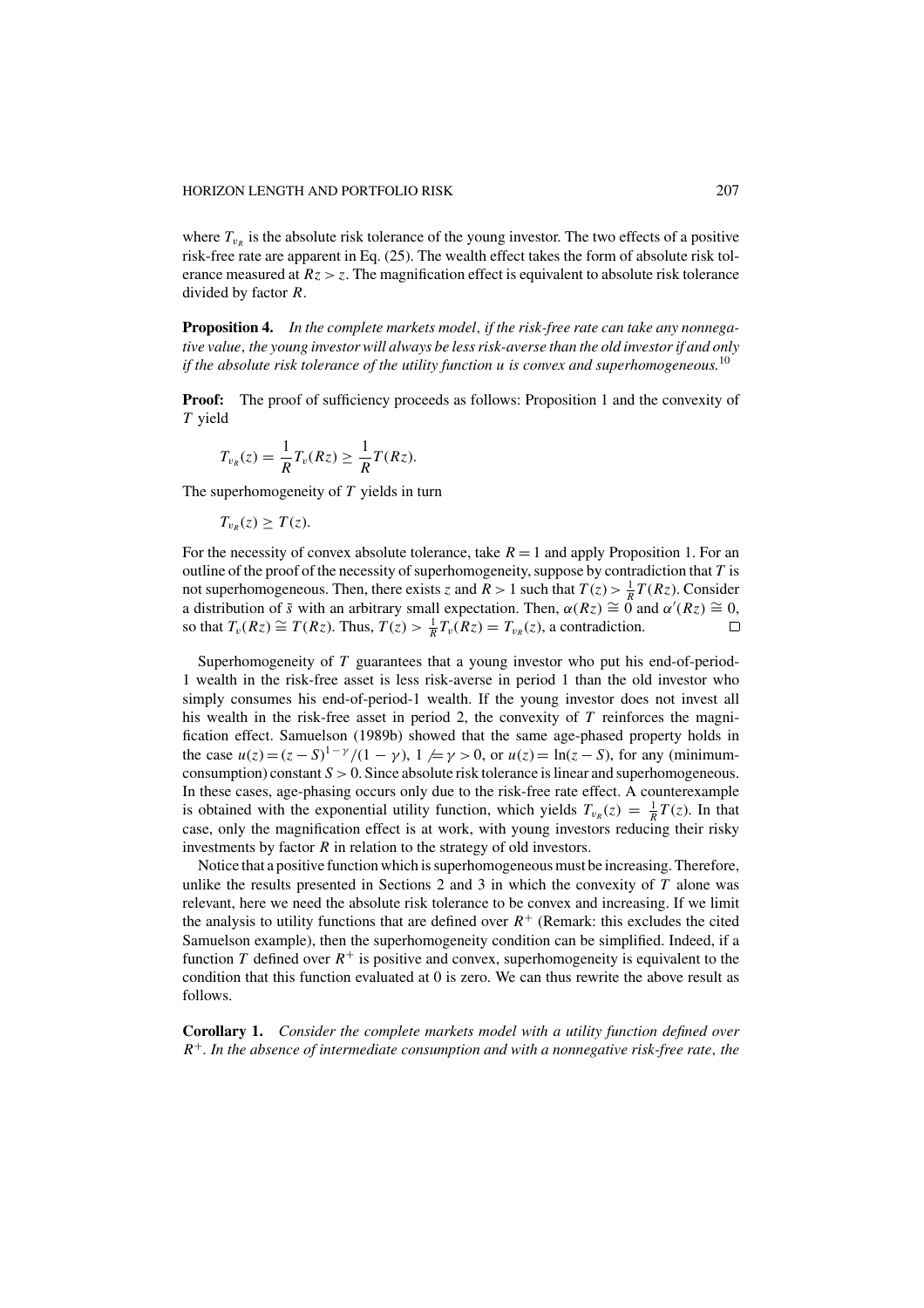*young investor is always less risk-averse than the old investor if and only if T is convex and*  $T(0) = 0.$ 

Mossin (1968) showed that introducing a positive risk-free rate in the standard portfolio problem reduces the set of utility functions for which myopia is rational. Namely, with  $R > 1$ , myopia is rational if  $T(z)$  is not only linear in *z*, but also proportional in *z*, i.e.,  $T(0) = 0$ . The same restriction applies here.

A side result of this analysis is obtained by examining the problem of access to markets. Consider two young investors who live for two periods. The two investors have access to the risk-free asset market, but only one of the two has access to the market for contingent claims. Should he be more or less risk-averse than the other in period 1? It depends upon whether  $v_R(z) = v(Rz)$  is more or less concave than  $u_R(z) = u(Rz)$ , or, in other words, whether  $\frac{1}{R}T_v(Rz)$  is larger or smaller than  $\frac{1}{R}T(Rz)$ . From Proposition 1, we directly get the result that the investor who will have access to the risky asset market in the future takes more risk today if and only if *T* is convex.

### **4. Intermediate consumption**

Thus far we have assumed that the investor's utility function applies solely to terminal wealth; he has a pure investment problem. In real world contexts, investors consume a portion of their lifetime wealth each period. Introducing intermediate consumption raises several interesting questions. Kimball (1990) and others have addressed the problem of optimal saving given exogenous future uncertainty. In this paper, we extend this approach by considering future risks that are endogenous. Allowing for intermediate consumption makes young people potentially more willing to take risks than in the pure investment problem because current risks can be attenuated by spreading consumption over time. For example, in the case of the absence of future risk opportunity, if complete consumptionsmoothing is optimal, a \$1 loss on current investment will be split into a fifty cent reduction in current consumption and a fifty cent reduction in future consumption. Given a concave utility on consumption, that has a smaller effect on total utility than a straight \$1 reduction in final consumption in the investment problem.

We consider a model in which consumption is chosen at the end of each period, after having observed the realization of the random variable characterizing that period's risk.<sup>11</sup> For tractability and to allow for time-consistency of decision, we consider an expected utility model with a time-separable utility function *u* on consumption. If parameter  $\beta$  is the discount factor, the dynamic structure of the problem is described by the value function  $v_R$ that is defined as follows:

$$
v_R(z) = \max_{c, \theta \in \Theta} u(c) + \beta E u(R(z - c) + \phi(\tilde{s}, \theta)).
$$
\n(26)

Using the definition of function  $v$  as in (3), this can be rewritten as:

$$
v_R(z) = \max_c u(c) + \beta \max_{\theta \in \Theta} Eu(R(z - c) + \phi(\tilde{s}, \theta))
$$
  
= 
$$
\max_c u(c) + \beta v(R(z - c)).
$$
 (27)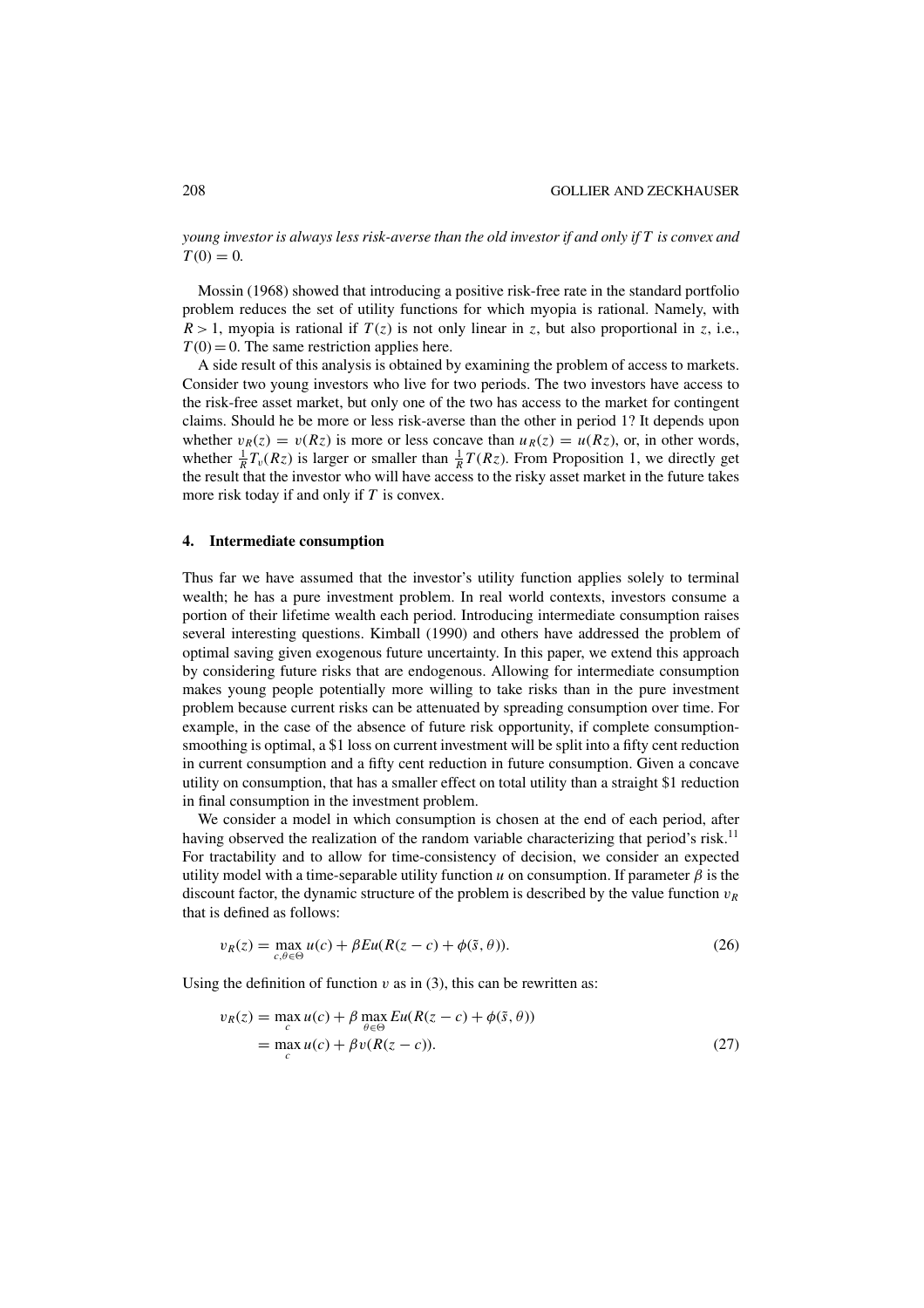The first-order condition on *c* obtains:

$$
u'(c) = \beta R v'(R(z - c)).
$$
\n<sup>(28)</sup>

It yields  $c'(z) = \beta R^2 v''(R(z-c))/[u''(c) + \beta R^2 v''(R(z-c))]$ . The envelope theorem gives  $v'_R(z) = \beta R v'(R(z - c)) = u'(c)$ . Differentiating this equality and rearranging terms yields

$$
T_{v_R}(z) = T(c(z)) + \frac{1}{R}T_v(R(z - c(z))).
$$
\n(29)

If *T* is convex, one can apply Proposition 1 to write:

$$
T_{v_R}(z) \geq T(c(z)) + \frac{1}{R}T(R(z - c(z))).
$$

Using again the convexity of *T* together with Jensen's inequality yields

$$
T_{v_R}(z) \ge \frac{R+1}{R} \left[ \frac{R}{R+1} T(c(z)) + \frac{1}{R+1} T(R(z - c(z))) \right]
$$
  
 
$$
\ge \frac{R+1}{R} T\left(\frac{R}{R+1} z\right).
$$

If we assume that the return on the risk-free asset is larger than  $-1$ , i.e.,  $R ≥ 0$ , the left-hand side of the last inequality is larger than  $T(\frac{R+1}{R} - R) = T(z)$  if and only if *T* is subhomogeneous. This proves the sufficiency of the following proposition. The proof of its necessity is easily obtained by contradiction, and is left to the reader.

**Proposition 5.** *In the complete markets model*, *if intermediate consumption is allowed*, *the young investor is always less risk-averse than the old investor if and only if the absolute risk tolerance of the utility function u is convex and subhomogeneous.*

When intermediate consumption is introduced, the subhomogeneity of *T* must be added to its convexity in order to get an unambiguous comparative static property. This reverses the superhomogeneity condition that proves necessary in the investment problem with a positive risk-free rate. There is a simple intuition for this reversal. As an illustration, consider the above model with  $\beta = R = 1$  and  $\tilde{s} = 0$  with probability 1. Then  $v_R(z) = 2u(z/2)$ : consumption is perfectly smoothed in the two periods, with no precautionary saving in the absence of any future risk. Value function  $v_R(z)$  thus has the same degree of concavity as  $u(z/2)$ . There reduces by 50% the risk borne in period 1. Namely, the ability to split the current risk makes the young investor more willing to accept risk than the old investor. This is a correct interpretation of the well-known concept of "time-diversification". As superhomogeneity was necessary to take care of the magnification effect of a positive risk-free rate in the investment problem, the condition of subhomogeneity is necessary to take care of the reduction effect of time-diversification with intermediate consumption. Convexity of *T* assures that the existence of the future risk does not reverse this effect. This reversal has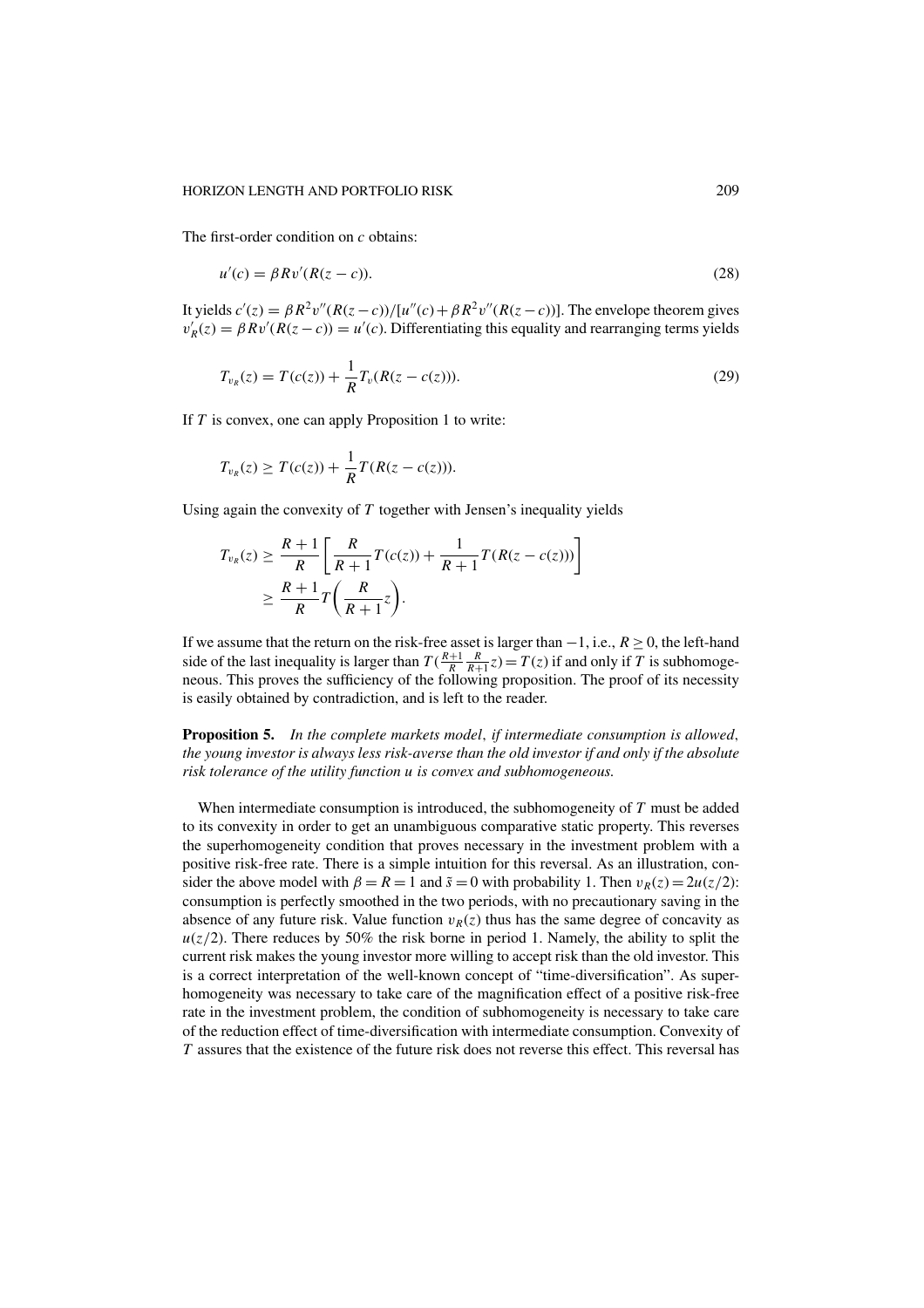already been observed by Samuelson (1989b) in the case of  $u(z) = (z - S)^{1-\gamma} / (1 - \gamma)$ ,  $S > 0$ ,  $\gamma > 0$ , in which only the magnification/reduction effect exists.

The limit case is obtained with *T* being linear and homogeneous, i.e., the CRRA case. Not surprisingly, this is the standard assumption in dynamic risk-taking models.

## **5. Extensions**

Our analysis addresses cases where utility functions are smooth (twice differentiable) and all risks relate to the performance of one's portfolio. In extensions developed elsewhere (Gollier, 2001c, Chapter 11), we show that horizon length and risk can interact in much the same way when marginal utility is not differentiable. We then present results when there are background risks, including shocks at retirement, and shocks to labor income over one's lifetime. Limiting the analysis to HARA utility functions, the question is to determine whether background risk can convexify the absolute risk tolerance of the indirect utility function. In brief, we show that background risks can push the relationship between horizon length and portfolio risk in either direction.

A crucial assumption of this paper is about the absence of predictability in future assets returns. It is intuitive that the effect of the time horizon on the optimal risk-taking depends on the statistical relationship between current returns and future returns. In particular, in case of mean-reversion, longer time horizons should induce more risk taking. As shown by Kim and Omberg (1996), this is optimal in the CRRA case only if relative risk aversion is larger than unity. Gollier (2001b), using the same technique as developed in this paper, explores the underlying mechanisms that lead to this result.

### **6. Conclusion**

Time and uncertainty are inextricably entwined in investment decisions. Economists have developed useful instruments to treat either uncertainty or time in decision processes. When models entail both time and uncertainty, policy prescriptions are available only under very specific conditions on preferences. Namely, analytical results obtain only when absolute risk tolerance is linear in wealth. When it is linear, no relationship emerges between age and the attitude towards risk. In this paper, we have extended the constellation of issues relating time, uncertainty, and risk preference to a range of other cases. In particular, we have determined the qualitative effect of age on risk-taking in relation to the properties of the utility function for consumption or wealth. The concavity or convexity of absolute risk tolerance proves critical to our positive results. However, its implications for risk-taking depend critically on the economic environment, e.g., whether markets are complete or the risk-free rate is zero.

The findings presented here illuminate the essential link between horizon length and risk aversion. Some of their most important applications, however, may lie somewhat afield. For example, they may help us to revisit the role of liquidity constraints in dynamic models in finance, to consider how the frequency of market openings affects optimal risk-taking, to examine the effect of return predictability on dynamic portfolio strategies, or to better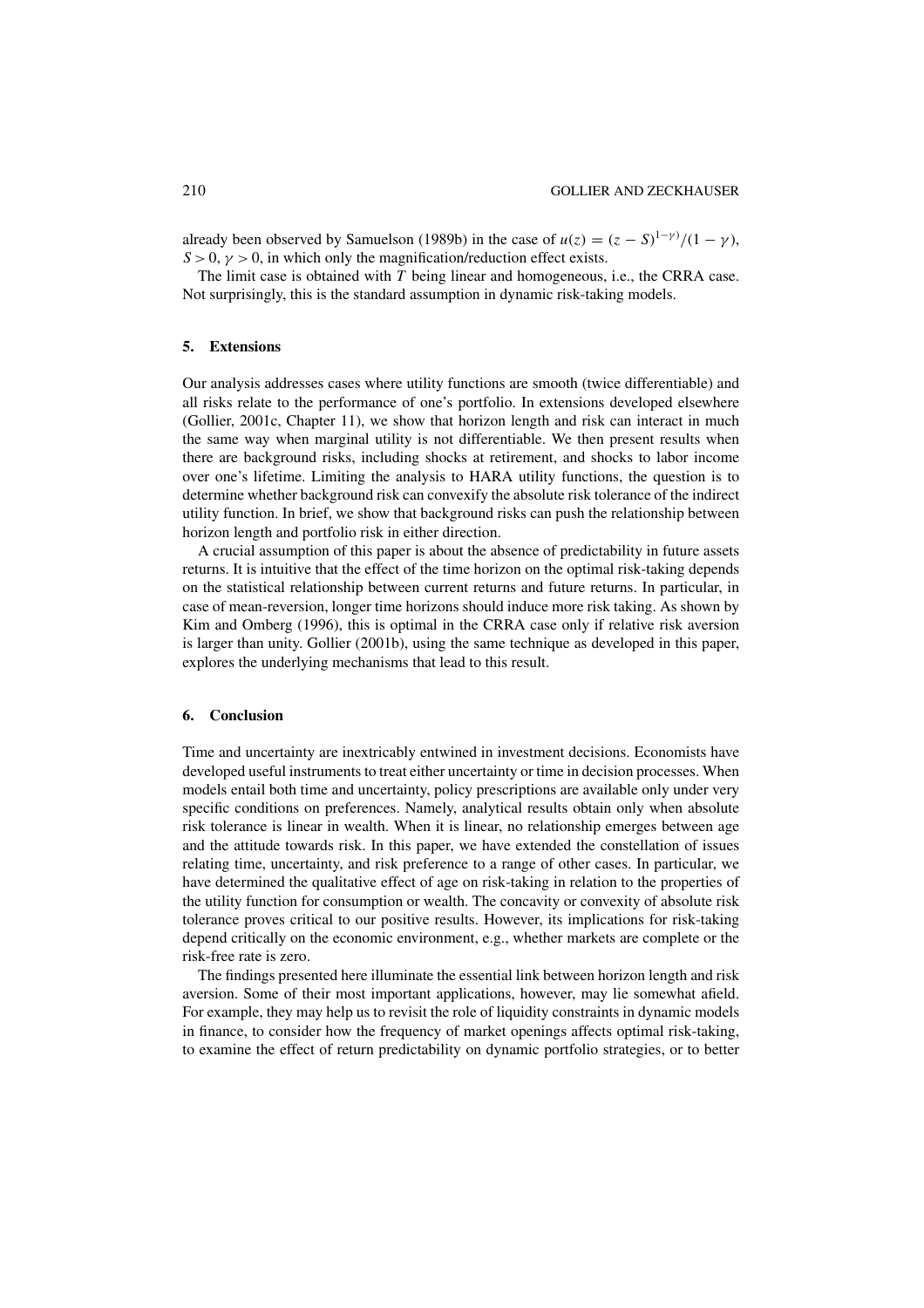understand the advantages for accurate description of adding a second period, with rebalancing, to otherwise static investment models.

## **Notes**

- 1. The experience of the U.S. mutual fund Twentieth Century Giftrust is instructive. It requires monies to be left with it for 10 years at least. Managers of the fund suggest that thanks to this 10-year no-withdrawal rule the fund was able to return 24 percent annually since 1985, nearly 10 points better than the S & P500. (See *Newsweek* 6/19/95, page 60.)
- 2. With *n* periods, utility function  $u(w_n)$  on terminal wealth and initial wealth  $w_0$ , he must lay out a contingent strategy of how much to put at risk each period. This dynamic programming problem becomes tractable with an analytical solution only for HARA utility functions.
- 3. If individuals have CRRA utility functions but differ in risk aversion, given the extraordinary relative performance of equities in the postwar world, empirically we will find that those with lesser risk aversion will hold more stocks and hold greater wealth.
- 4. Pratt and Zeckhauser (1987) introduce the concept of properness for situations where background risk is undesirable. Kimball (1993) develops standardness, when background risk increases expected marginal utility. Gollier and Pratt (1995) consider background risks with a non-positive mean. None of these restrictions is satisfied by background risk α*s*˜ under consideration here.
- 5. Gollier, Lindsey, and Zeckhauser (1997) examine the effect of flexibility on the acceptance of risk.
- 6. This can easily be checked directly with condition (15).
- 7. The proof of this claim is obtained by easy manipulations of (19). Denoting  $a_i = E \tilde{y}_i$  and  $b_i = E \tilde{y}_i^2 > 0$ , condition (19) is equivalent to

$$
2a_1a_2 \le a_1^2\frac{b_2}{b_1} + a_2^2\frac{b_1}{b_2}.
$$

This is in turn equivalent to

$$
\left[a_1\sqrt{\frac{b_2}{b_1}} + a_2\sqrt{\frac{b_1}{b_2}}\right]^2 \ge 0,
$$

which is always true.

- 8. These probabilities are the solution to max version of program (16) when the cumulative distribution function *G* has its support in (−0.5,1,10).
- 9. See Ibbotsen and Sinquefield (1989), page 74.
- 10. A function *g* is superhomogeneous (resp. subhomogeneous) if and only if  $g(Rz) \geq$  (resp.  $\leq$ )  $Rg(z)$  for all *z* and all  $R > 1$ .
- 11. See Bodie, Merton, and Samuelson (1992) where labor supply, not consumption, adjusts to counterbalance poor investment outcomes.

## **References**

- Bodie, Z., R.C. Merton, and W.F. Samuelson. (1992). "Labor Supply Flexibility and Portfolio Choice in a Life Cycle Model," *Journal of Economic Dynamics and Control* 16, 427–449.
- Cox, J. and H. Leland. (1982). "Notes on Dynamic Investment Strategies," *Proceedings of Seminar on the Analysis of Security Prices, Center for Research in Security Prices* (CRSP), Graduate School of Business, University of Chicago.
- Gollier, C. (1993). "Economic Theory of Risk Exchanges: A Review." In G. Dionne (ed.), *Contributions to Insurance Economics.* Dordrecht: Kluwer Academic Press, pp. 3–23.
- Gollier, C. (2001a). "Wealth Inequality and Asset Pricing," *Review of Economic Studies* 68, 181–203.